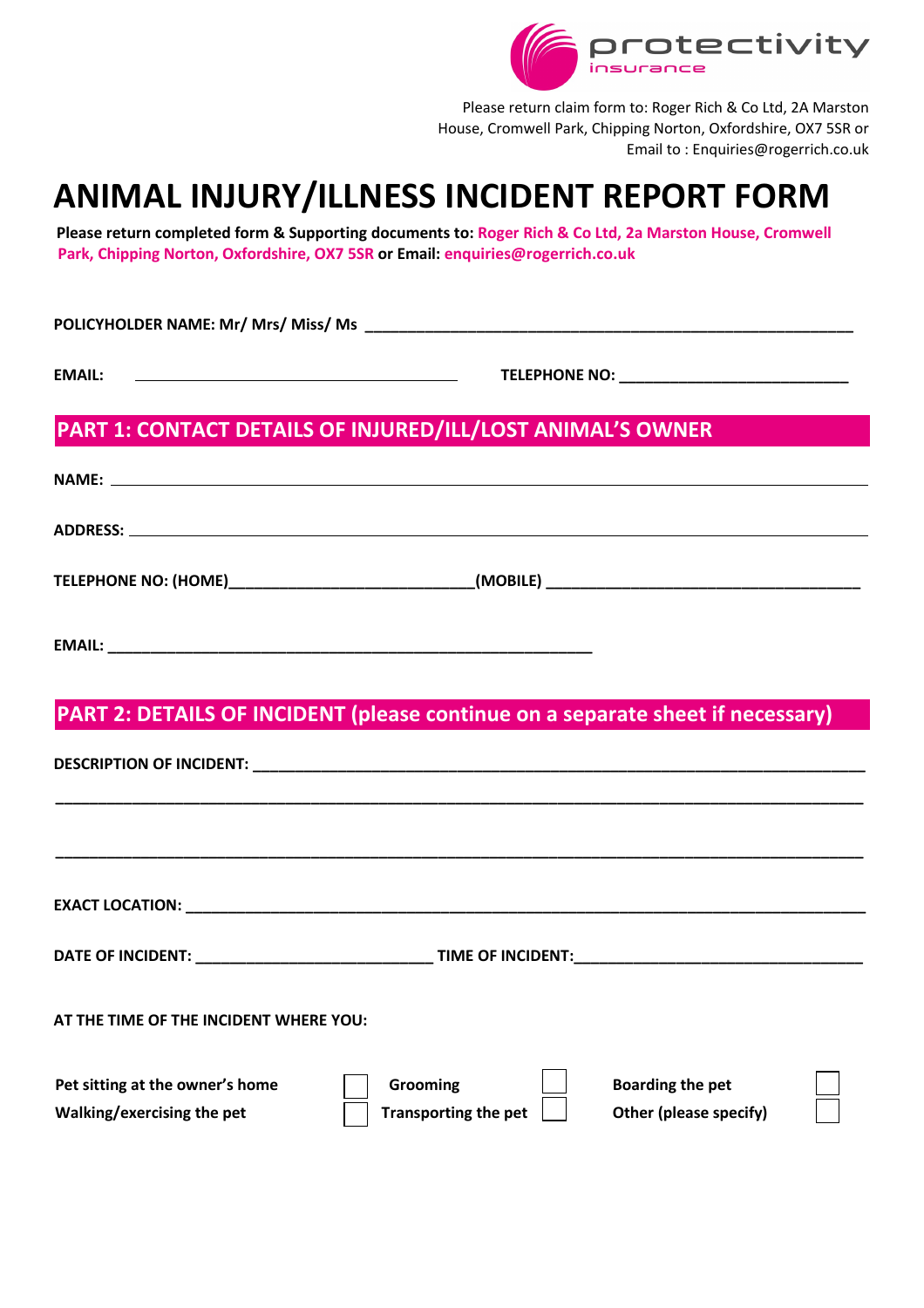# **PART 3: ANIMAL'S INJURY/ILLNESS DETAILS**

#### **PART OF BODY INJURED (Place tick in appropriate box)**

| <b>Head &amp; Neck</b>                                            |                             | <b>Leg</b> | Tail                                                                                                                                                                                     |  |
|-------------------------------------------------------------------|-----------------------------|------------|------------------------------------------------------------------------------------------------------------------------------------------------------------------------------------------|--|
| <b>Eyes or Face</b>                                               |                             | Paw        | <b>Belly</b>                                                                                                                                                                             |  |
| <b>Back</b>                                                       |                             |            |                                                                                                                                                                                          |  |
| If Other, or multiple, please describe:                           |                             |            |                                                                                                                                                                                          |  |
| NATURE OF INJURY/ILLNESS (Place tick in appropriate box)          |                             |            |                                                                                                                                                                                          |  |
| <b>Multiple</b>                                                   | <b>Fracture</b>             |            | <b>Burns/Scalds</b>                                                                                                                                                                      |  |
| <b>Sprain</b>                                                     | <b>Minor Cut/Laceration</b> |            | <b>Major Cut/Laceration</b>                                                                                                                                                              |  |
| <b>Dislocation</b>                                                | <b>Ligament Damage</b>      |            | <b>Swallowed foreign/toxic object</b>                                                                                                                                                    |  |
| Dog bite                                                          | <b>Dental</b>               |            | <b>Torn claw</b>                                                                                                                                                                         |  |
| WAS THE ANIMAL TAKEN TO A VET? YES or NO (delete as appropriate)  |                             |            |                                                                                                                                                                                          |  |
|                                                                   |                             |            |                                                                                                                                                                                          |  |
|                                                                   |                             |            |                                                                                                                                                                                          |  |
| IS THIS THE ANIMAL'S USUAL VET? YES or NO (delete as appropriate) |                             |            |                                                                                                                                                                                          |  |
|                                                                   |                             |            | IF YOU HAVE A COPY OF A VET BILL PLEASE PROVIDE IT AS AN ATTACHMENT IN YOUR RETURN MAIL IN CASE OF<br>INJURY OR ILLNESS, WE WILL ALSO REQUIRE A PRINT OUT OF THE ANIMALS MEDICAL HISTORY |  |
| <b>PART 4: WITNESS * DETAILS</b>                                  |                             |            |                                                                                                                                                                                          |  |

**\* Eyewitnesses witnessed the incident; circumstantial witnesses witnessed the events leading up to or following the incident. Additional witnesses' details should be provided on attachment.**

ATTACH STATEMENTS FOR ADDITIONAL COMMENTS

NAME OF WITNESS TO INCIDENT: \_\_